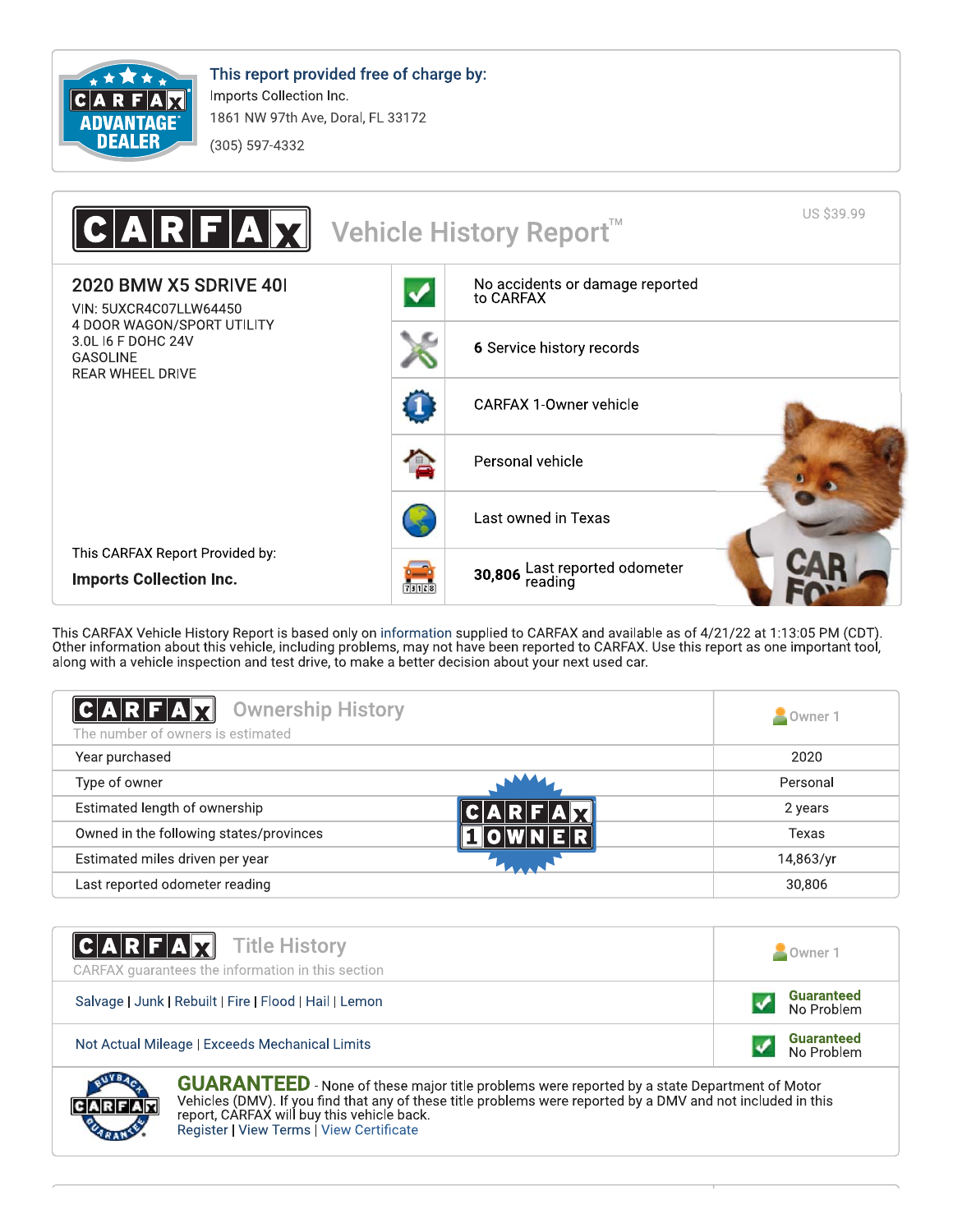| <b>Additional History</b><br>C A R F A<br>Not all accidents / issues are reported to CARFAX                                        | Owner 1                |
|------------------------------------------------------------------------------------------------------------------------------------|------------------------|
| <b>Total Loss</b><br>No total loss reported to CARFAX.                                                                             | No Issues Reported     |
| <b>Structural Damage</b><br>No structural damage reported to CARFAX.                                                               | No Issues Reported     |
| Airbag Deployment<br>No airbag deployment reported to CARFAX.                                                                      | No Issues Reported     |
| Odometer Check<br>No indication of an odometer rollback.                                                                           | No Issues Indicated    |
| Accident / Damage<br>No accidents or damage reported to CARFAX.                                                                    | No Issues Reported     |
| <b>Manufacturer Recall</b><br>No open recalls reported to CARFAX. Check with an authorized <b>BMW</b> dealer for any open recalls. | No Recalls Reported    |
| <b>Basic Warranty</b><br>Original warranty estimated to have 23 months or 19,194 miles remaining.                                  | <b>Warranty Active</b> |

| Owner 1<br>Purchased:<br>2020 |         | Low mileage! This owner drove less than<br>the industry average of 15,000 miles per<br>year.                                                  | <b>Personal Vehicle</b>                                                                                                                                                                                                                                       | 14,863 mi/yr |
|-------------------------------|---------|-----------------------------------------------------------------------------------------------------------------------------------------------|---------------------------------------------------------------------------------------------------------------------------------------------------------------------------------------------------------------------------------------------------------------|--------------|
| Date                          | Mileage | Source                                                                                                                                        | Comments                                                                                                                                                                                                                                                      |              |
| 03/18/2020                    | 1,061   | Texas<br>Motor Vehicle Dept.<br>Houston, TX<br>Title #10130643898250031                                                                       | Title issued or updated<br>- First owner reported<br>- Titled or registered as personal vehicle<br>- Loan or lien reported<br>- Vehicle color noted as Black                                                                                                  |              |
| 06/08/2021                    | 19,228  | <b>BMW of Austin</b><br>Austin, TX<br>512-343-3500<br>bmwofaustin.com<br>4.7 / 5.0<br>933 Verified Reviews<br>Customer<br>19,146<br>Favorites | Uehicle serviced<br>- Maintenance inspection completed<br>- Tire(s) replaced<br>- Vehicle washed/detailed<br>- Four wheel alignment performed<br>- Cabin air filter replaced/cleaned<br>- Oil and filter changed<br>- One tire mounted<br>- One tire balanced |              |
| 11/18/2021                    | 25,294  | <b>BMW of Austin</b><br>Austin, TX<br>512-343-3500<br>bmwofaustin.com<br>4.7 / 5.0<br>933 Verified Reviews<br>Customer<br>19,146<br>Favorites | C Vehicle serviced<br>- Maintenance inspection completed<br>- Body electrical system checked                                                                                                                                                                  |              |
| 12/30/2021                    |         | <b>Service Facility</b><br>3.6 / 5.0 $5$ Verified Reviews                                                                                     | Vehicle serviced<br>Glass repaired                                                                                                                                                                                                                            |              |
| 02/15/2022                    | 29,266  | <b>BMW of Austin</b><br>Austin, TX<br>512-343-3500<br>bmwofaustin.com<br>4.7 / 5.0                                                            | Vehicle serviced<br>- Maintenance inspection completed<br>- Two tires mounted<br>- Tire(s) replaced<br>- Two tires replaced                                                                                                                                   |              |

 $22222$ 

 $\epsilon$  .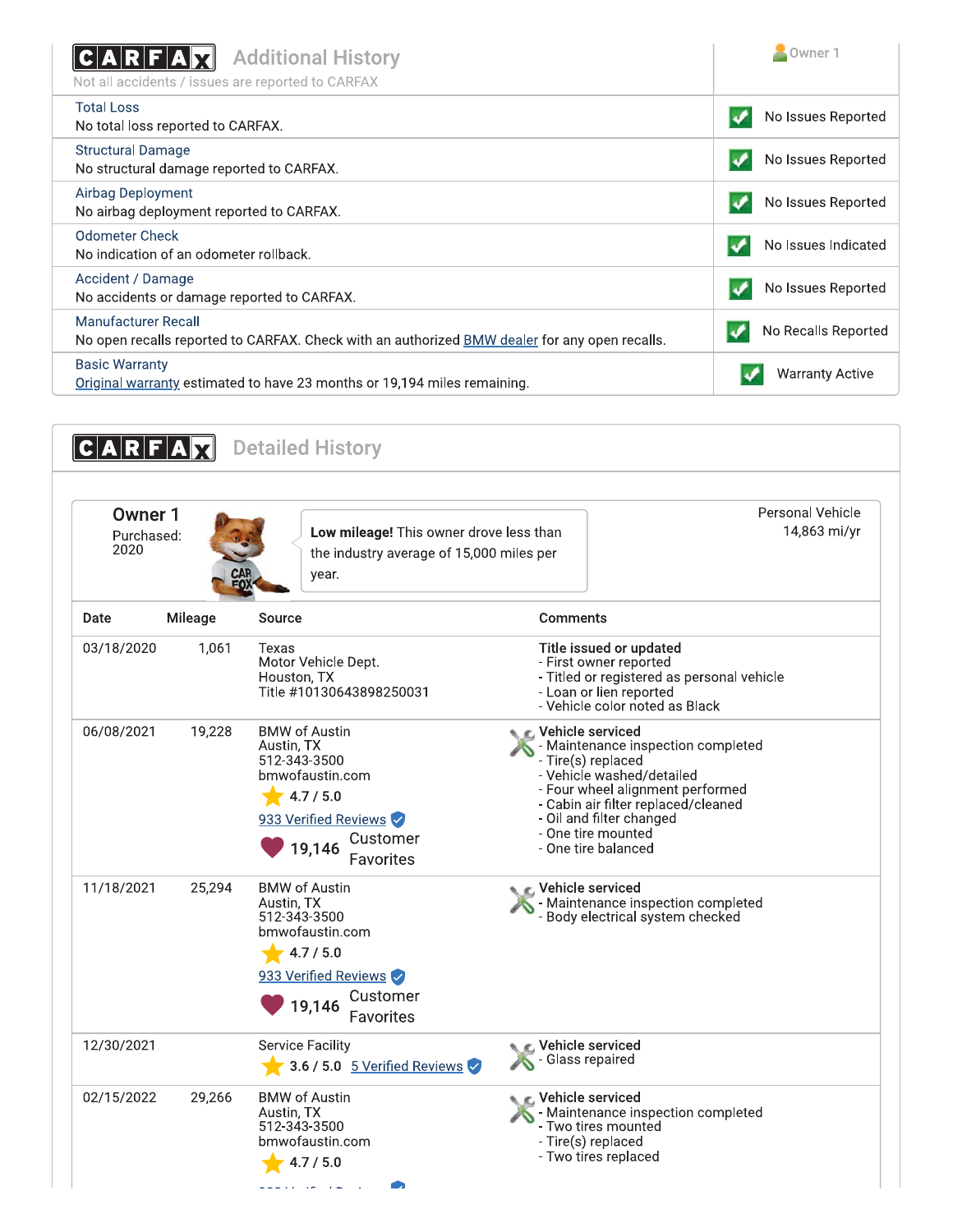|            |        | 933 Verified Reviews<br>Customer<br>19,146<br>Favorites                                                                                       |                                                                                                                                                                                                       |
|------------|--------|-----------------------------------------------------------------------------------------------------------------------------------------------|-------------------------------------------------------------------------------------------------------------------------------------------------------------------------------------------------------|
| 02/15/2022 |        | Texas<br><b>Inspection Station</b><br>Austin, TX                                                                                              | Passed emissions inspection                                                                                                                                                                           |
| 03/04/2022 |        | Texas<br>Motor Vehicle Dept.<br>Houston, TX<br>Title #10130643898250031                                                                       | Registration issued or renewed<br>- Loan or lien reported<br>- Passed safety inspection<br>- Registration updated when owner moved the vehicle<br>to a new location<br>- Vehicle color noted as Black |
| 04/08/2022 | 30,694 | <b>BMW of Austin</b><br>Austin, TX<br>512-343-3500<br>bmwofaustin.com<br>4.7 / 5.0<br>933 Verified Reviews<br>Customer<br>19,146<br>Favorites | C Vehicle serviced<br>- Maintenance inspection completed<br>- Oil and filter changed                                                                                                                  |
| 04/11/2022 | 30,704 | <b>Covert Cadillac</b><br>Austin, TX<br>4.7 / 5.0<br>402 Verified Reviews<br>3,715 Customer Favorites                                         | Vehicle offered for sale                                                                                                                                                                              |
| 04/14/2022 | 30,806 | Covert Buick GMC<br>Austin, TX<br>512-583-3411<br>covertbuickgmc.com<br>4.7 / 5.0<br>946 Verified Reviews<br>Customer<br>11,928<br>Favorites  | Vehicle serviced<br>Pre-delivery inspection completed                                                                                                                                                 |

Have Questions? Consumers, please visit our Help Center at www.carfax.com. Dealers or Subscribers, please visit our Help Center at www.carfaxonline.com.



## **First Owner**

When the first owner(s) obtains a title from a Department of Motor Vehicles as proof of ownership.

## **Ownership History**

CARFAX defines an owner as an individual or business that possesses and uses a vehicle. Not all title transactions represent changes in ownership. To provide estimated number of owners, CARFAX proprietary technology analyzes all the events in a vehicle history. Estimated ownership is available for vehicles manufactured after 1991 and titled solely in the US including Puerto Rico. Dealers sometimes opt to take ownership of a vehicle and are required to in the following states: Maine, Massachusetts, New Jersey, Ohio, Oklahoma, Pennsylvania and South Dakota. Please consider this as you review a vehicle's estimated ownership history.

## **Title Issued**

A state issues a title to provide a vehicle owner with proof of ownership. Each title has a unique number. Each title or registration record on a CARFAX report does not necessarily indicate a change in ownership. In Canada, a registration and bill of sale are used as proof of ownership.